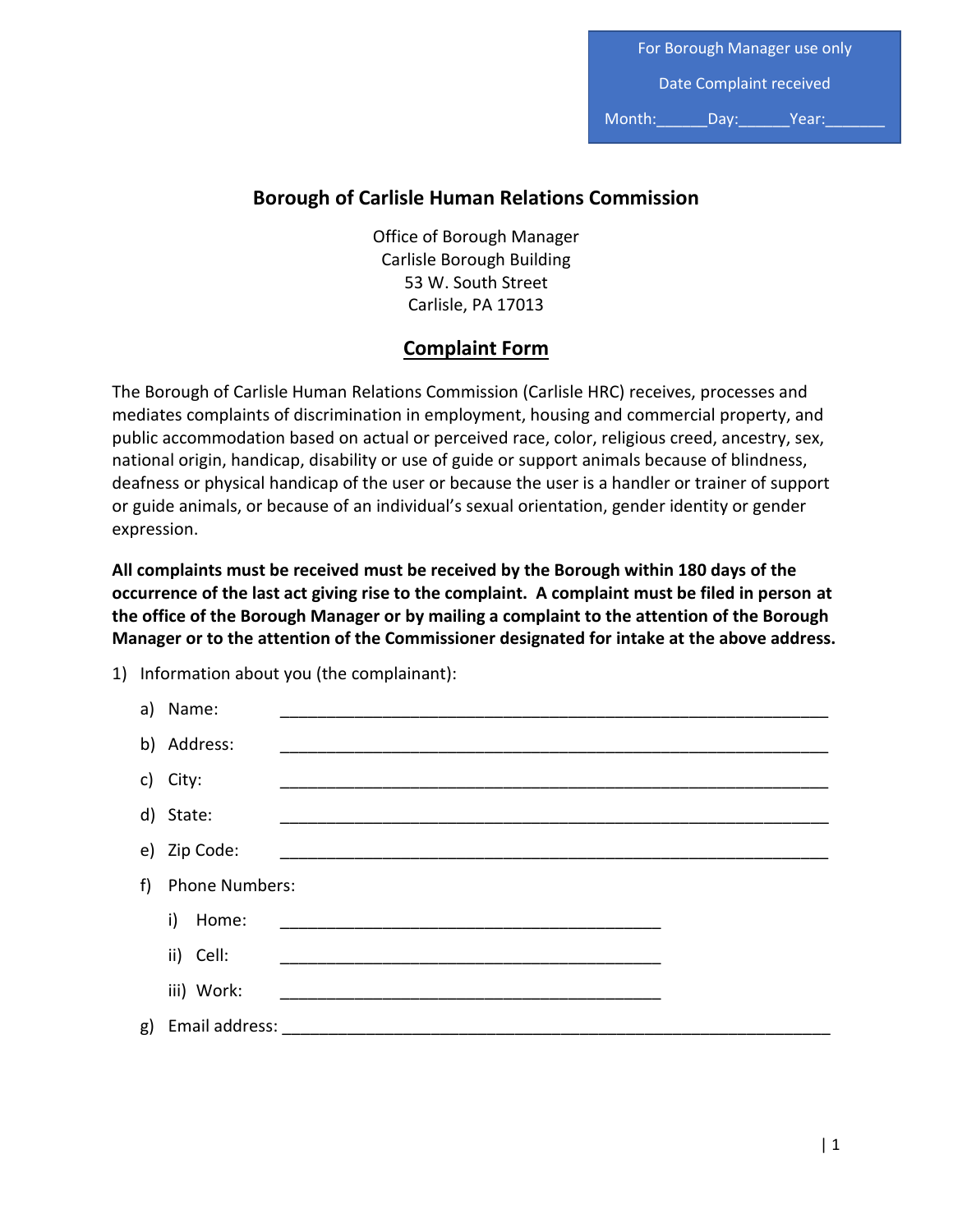|    | a)                                | Name:                                                                                        |                                                                                                                        |  |
|----|-----------------------------------|----------------------------------------------------------------------------------------------|------------------------------------------------------------------------------------------------------------------------|--|
|    | b)                                | Address:                                                                                     | <u> 1980 - Johann Stoff, die staat van die Stoffense van die Stoffense van die Stoffense van die Stoffense van die</u> |  |
|    | c)                                | City:                                                                                        |                                                                                                                        |  |
|    |                                   | d) State:                                                                                    |                                                                                                                        |  |
|    | e)                                | Zip Code:                                                                                    | <u> 1989 - Johann Barbara, margaret eta idazlea (h. 1989).</u>                                                         |  |
|    | f)                                | Phone number(s):                                                                             |                                                                                                                        |  |
|    |                                   | i)<br>Home:                                                                                  |                                                                                                                        |  |
|    |                                   | ii) Cell:                                                                                    |                                                                                                                        |  |
|    |                                   | iii) Work:                                                                                   |                                                                                                                        |  |
|    | g)                                |                                                                                              |                                                                                                                        |  |
| 3) |                                   |                                                                                              |                                                                                                                        |  |
|    |                                   |                                                                                              | This complaint is related to (check all that apply):                                                                   |  |
|    |                                   | a) Employment:                                                                               |                                                                                                                        |  |
|    |                                   | b) Housing:                                                                                  |                                                                                                                        |  |
|    | c)                                |                                                                                              | Publicly-Offered Commercial Property Transaction:<br>________________                                                  |  |
|    |                                   | d) Public Accommodations:                                                                    |                                                                                                                        |  |
| 4) | The discrimination took place on: |                                                                                              |                                                                                                                        |  |
|    |                                   |                                                                                              |                                                                                                                        |  |
|    | b)                                | Latest Date:                                                                                 |                                                                                                                        |  |
| 5) |                                   | This Complaint is based on discrimination due to actual or perceived (check all that apply): |                                                                                                                        |  |
|    |                                   | a) Race                                                                                      |                                                                                                                        |  |
|    | b)                                | Color                                                                                        |                                                                                                                        |  |
|    | c)                                | <b>Religious Creed</b>                                                                       |                                                                                                                        |  |
|    | d)                                | Ancestry                                                                                     |                                                                                                                        |  |
|    |                                   |                                                                                              |                                                                                                                        |  |

2) Information about the person, persons, employer, business, landlord, organization or other entity that you believe discriminated against you (the respondent(s)):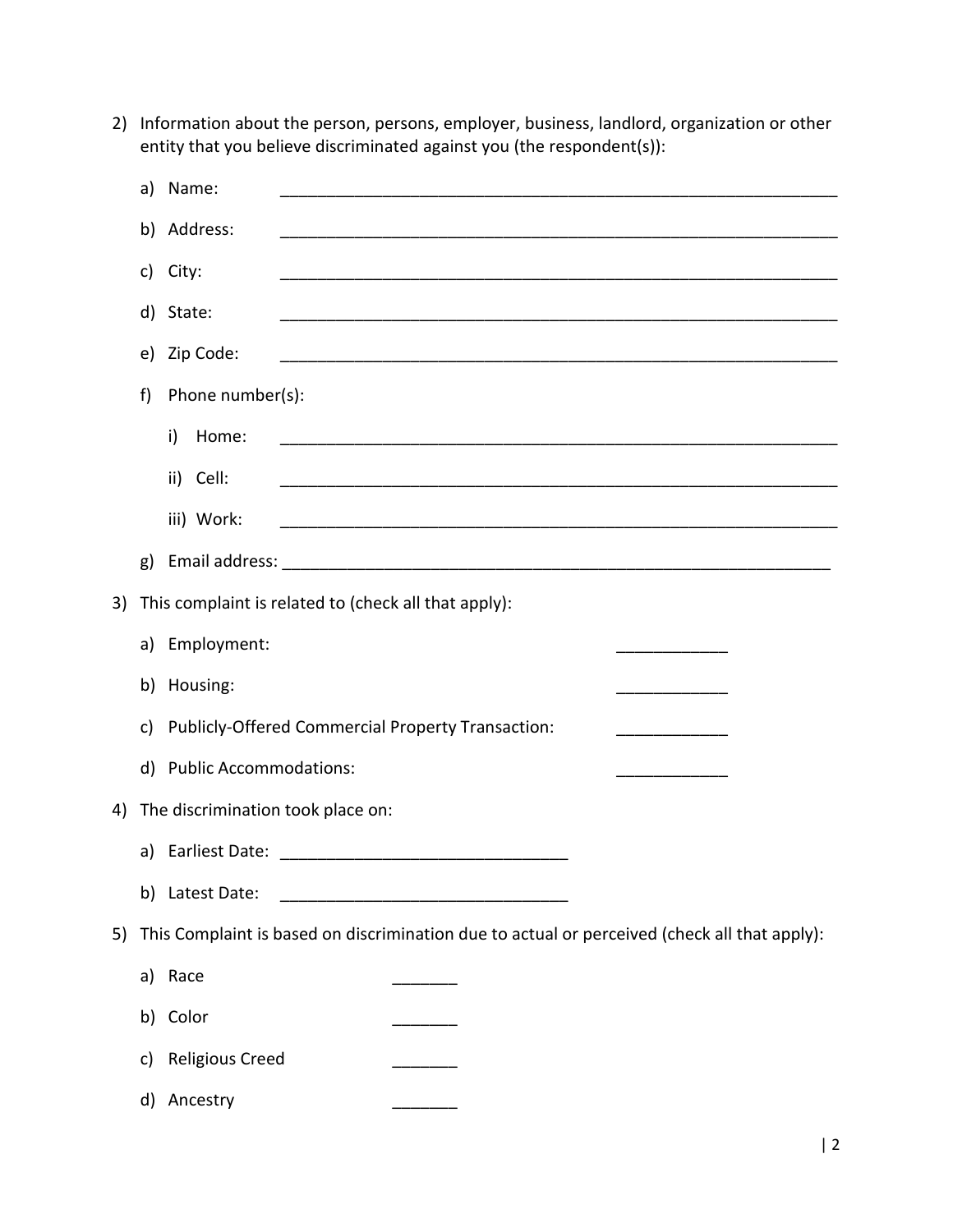e) Sex \_\_\_\_\_\_\_

- f) National Origin
- g) Handicap or Disability
- h) Use of guide or support animals and/or mechanical aides because of blindness, deafness, or physical handicap of the user or, because the user is a handler or trainer of support or guide animals
- i) Sexual Orientation
- j) Gender Identity
- k) Gender Expression
- 6) Discrimination means difference of treatment as related to employment (the opportunity for an individual to obtain employment for which she or he is qualified), public accommodation(the opportunity for an individual to access food, beverages, lodging, resort or amusement which is open to the general public), publicly offered commercial property or housing accommodation (the opportunity for an individual to obtain commercial property or housing accommodation for which he or she is qualified). Please explain what happened to you and why you were treated in a discriminatory manner:
	- a) What happened that caused you to conclude you were discriminated against?

b) Where did the incident or incidents you believe were discriminatory occur?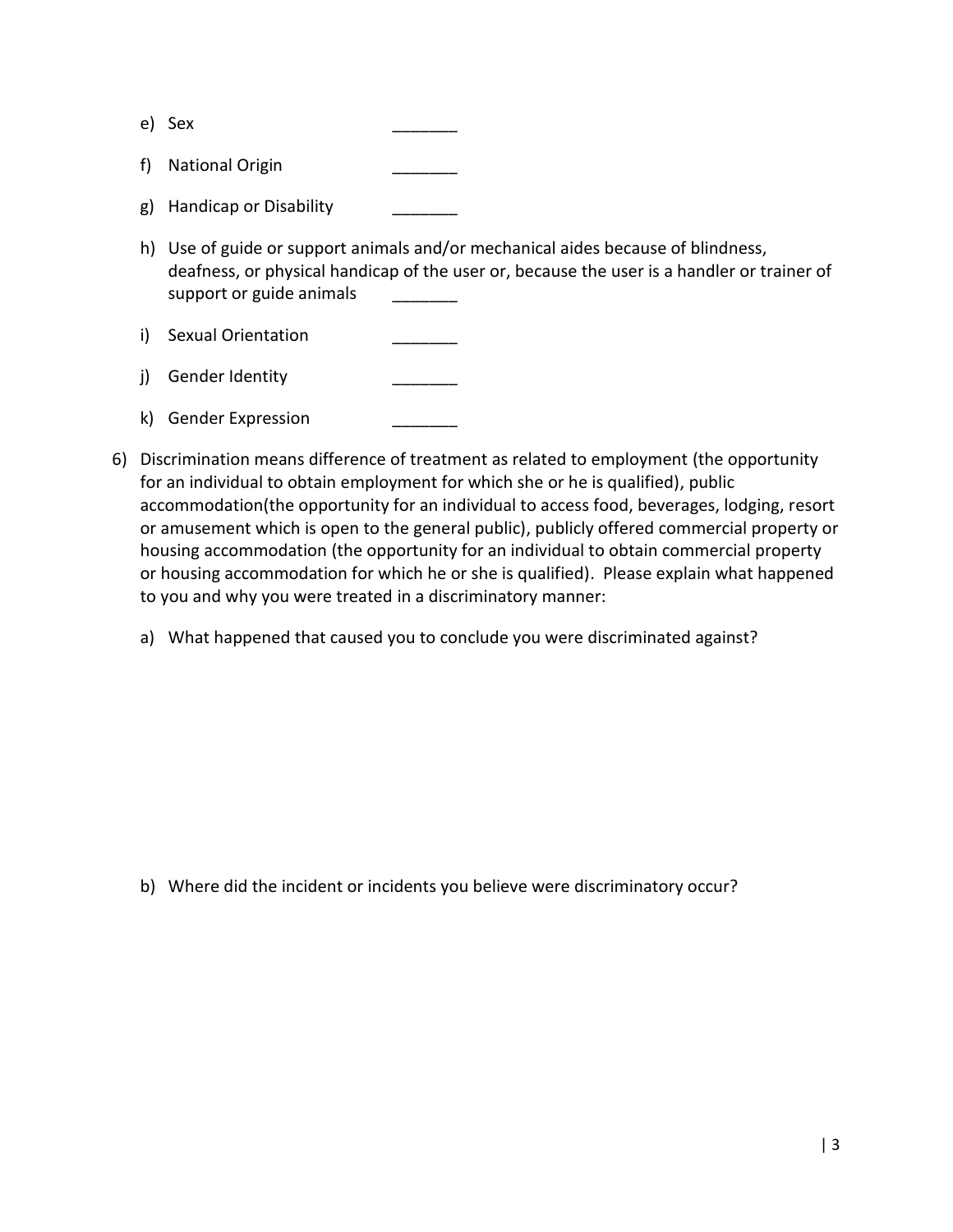c) Who took the action that you believe was discriminatory?

d) How were you harmed?

e) Were there any witnesses to what happened to you?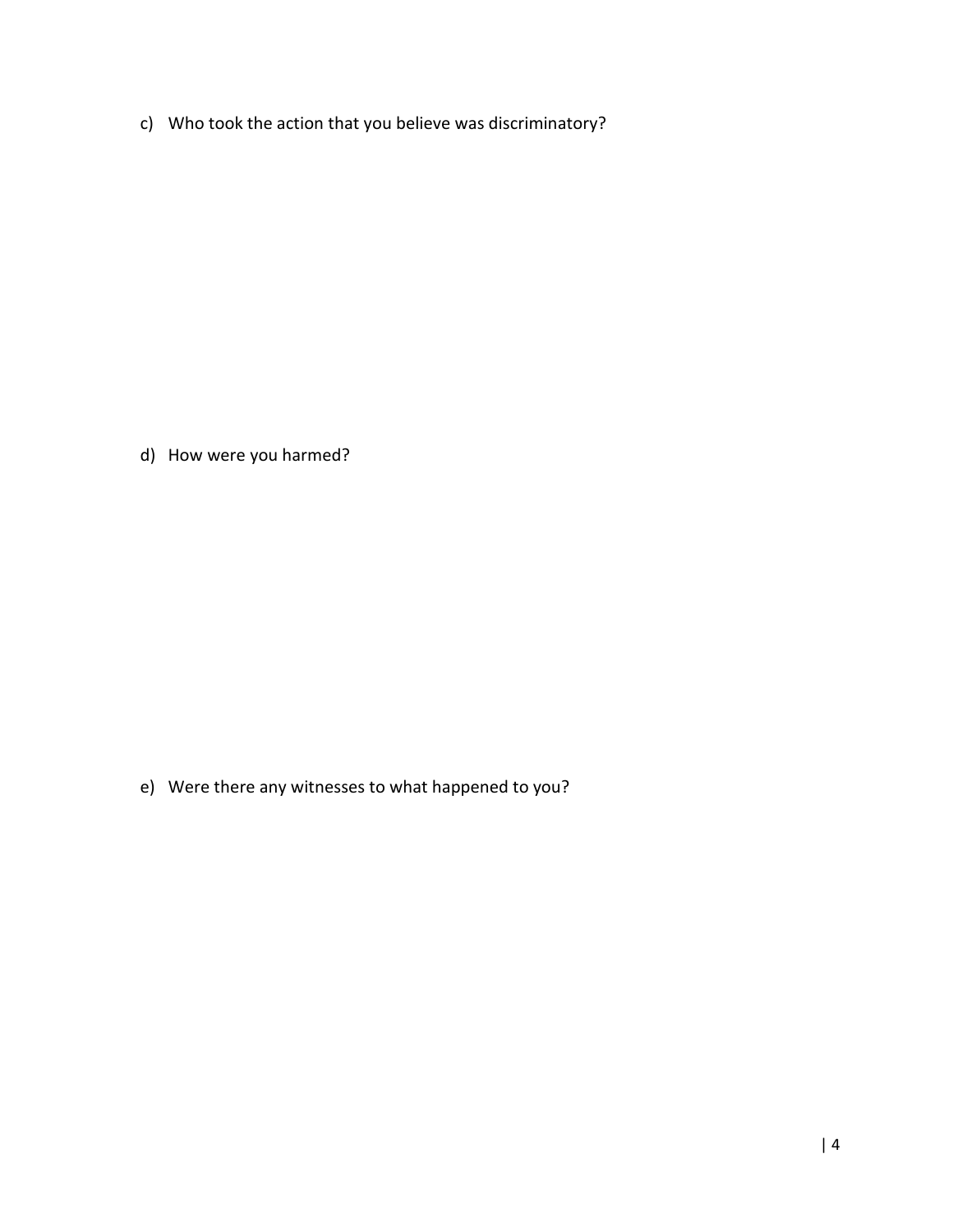f) Did you report the alleged discrimination to the person or entity you believe discriminated against you? If so, to whom did you report it, when did you report it, and how did the person or entity respond to your report?

Include any additional details of the incident in the space below. Use additional pages if necessary, and attach them to this form. Please NUMBER AND INITIAL EACH ADDITIONAL PAGE. If you have any documents, letters, or receipts to support your complaint, please copy them and attach them to this Complaint.